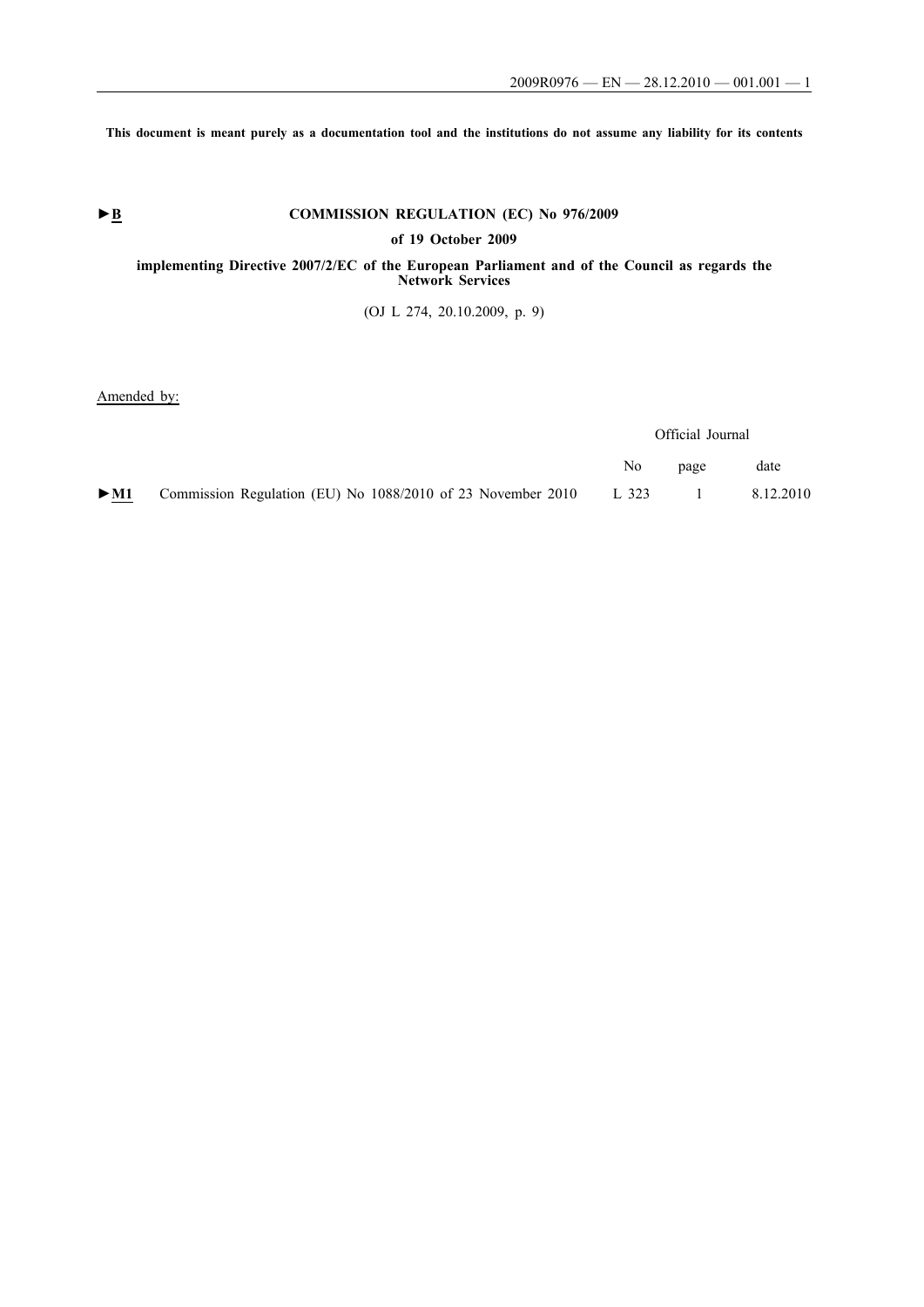# **COMMISSION REGULATION (EC) No 976/2009**

#### **of 19 October 2009**

## **implementing Directive 2007/2/EC of the European Parliament and of the Council as regards the Network Services**

THE COMMISSION OF THE EUROPEAN COMMUNITIES,

Having regard to the Treaty establishing the European Community,

Having regard to Directive 2007/2/EC of the European Parliament and of the Council of 14 March 2007 establishing an Infrastructure for Spatial Information in the European Community (INSPIRE)  $(1)$ , and in particular Article 16 thereof,

# Whereas:

- (1) Directive 2007/2/EC lays down general rules for the establishment of the Infrastructure for Spatial Information in the European Community. Member States are required to establish and operate a network of services for the spatial data sets and services for which metadata have been created in accordance with that Directive.
- (2) In order to ensure the compatibility and usability of such services on the Community level, it is necessary to lay down the technical specifications and minimum performance criteria for those services with regard to the themes listed in Annexes I, II and III to Directive 2007/2/EC.
- (3) In order to ensure that public authorities and the third parties are given the technical possibility to link their spatial data sets and services to the Network Services, it is necessary to lay down the appropriate requirements for those services.
- (4) The measures provided for in this Regulation are in accordance with the opinion of the Committee established by Article 22 of Directive 2007/2/EC,

HAS ADOPTED THIS REGULATION:

# *Article 1*

#### **Subject matter**

This Regulation sets out the requirements for the establishment and maintenance of the Network Services provided for in Article 11(1) of Directive 2007/2/EC (hereinafter 'the Network Services') and obligations related to the availability of those services to the public authorities of the Member States and third parties pursuant to Article 12 of that Directive.

 $\overline{(^1)}$  OJ L 108, 25.4.2007, p. 1.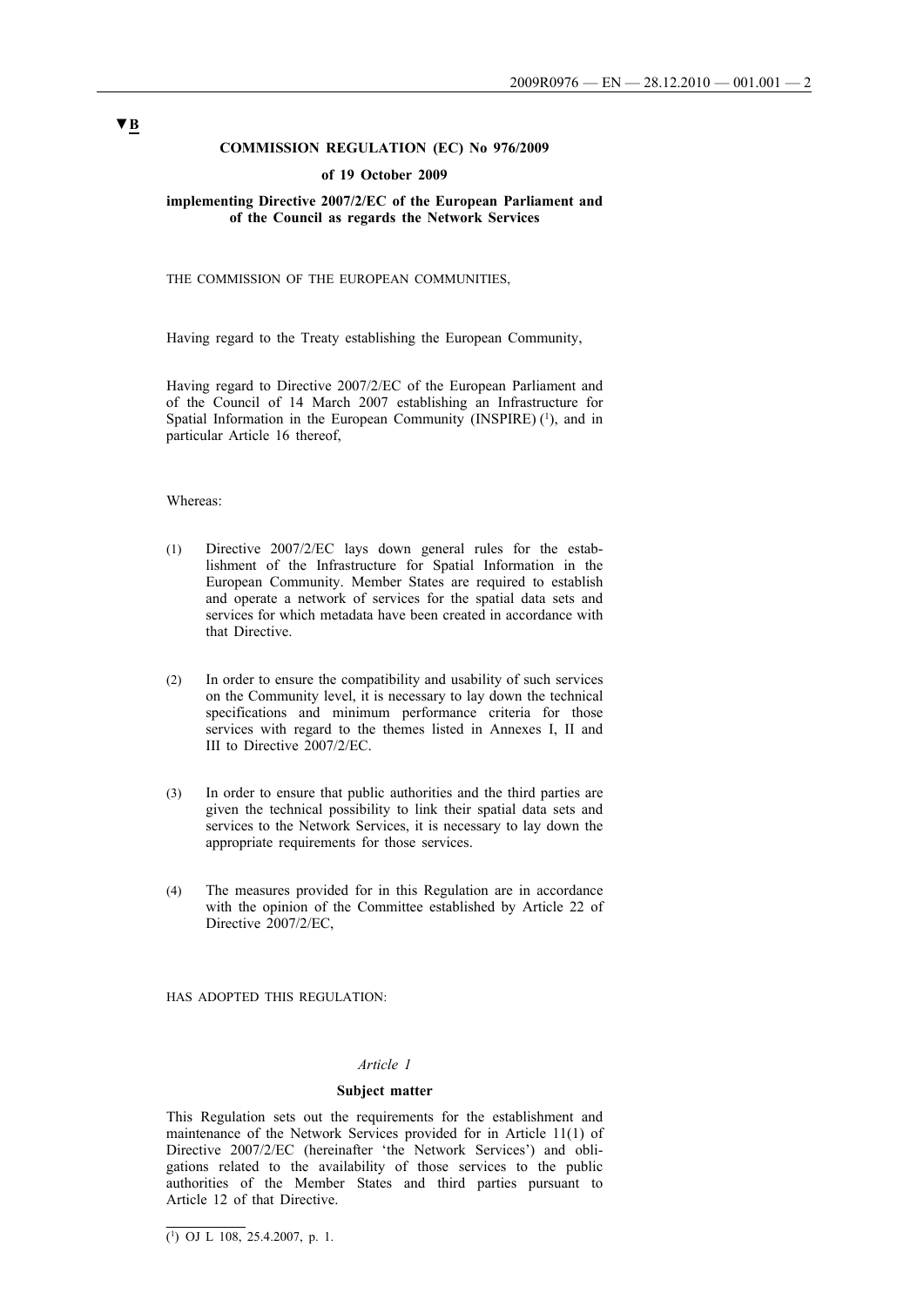## *Article 2*

# **Definitions**

For the purposes of this Regulation, the definitions set out in Part A of the Annex to Commission Regulation (EC) No 1205/2008 (1) shall apply.

The following definitions shall also apply:

- 1. 'initial operating capability' means the ability of a Network Service to provide full functionality without guaranteeing quality of service in conformity with the rules set out in Annex I to this Regulation or access to the service for all users through the INSPIRE geo-portal;
- 2. 'performance' means the minimal level by which an objective is considered to be attained representing the fact how fast a request can be completed within an INSPIRE Network Service;
- 3. 'capacity' means limit of the number of simultaneous service requests provided with guaranteed performance;
- 4. 'availability' means probability that the Network Service is available;
- 5. 'response time' means the time measured at the Member State service location, in which the service operation returned the first byte of the result;
- 6. 'service request' means a single request to a single operation of an INSPIRE Network Service;
- 7. 'INSPIRE metadata element' means a metadata element set out in Part B of the Annex to Regulation (EC) No 1205/2008;
- 8. 'publish' means the operation to insert, delete or update INSPIRE metadata elements of resources in the Discovery Service
- 9. 'natural language' means a language that is spoken, written, or signed by humans for general-purpose communication;
- 10. 'collect' means an operation to pull INSPIRE metadata elements of resources from a source Discovery Service and to allow to create, delete or update the metadata of these resources in the target Discovery Service;
- 11. 'layer' means a basic unit of geographic information that may be requested as a map from a server in accordance with EN ISO 19128;

# **▼M1**

12. 'Direct Access Download' means a Download Service which provides access to the Spatial Objects in Spatial Data Sets based upon a query.

 $\overline{(^1)}$  OJ L 326, 4.12.2008, p. 12.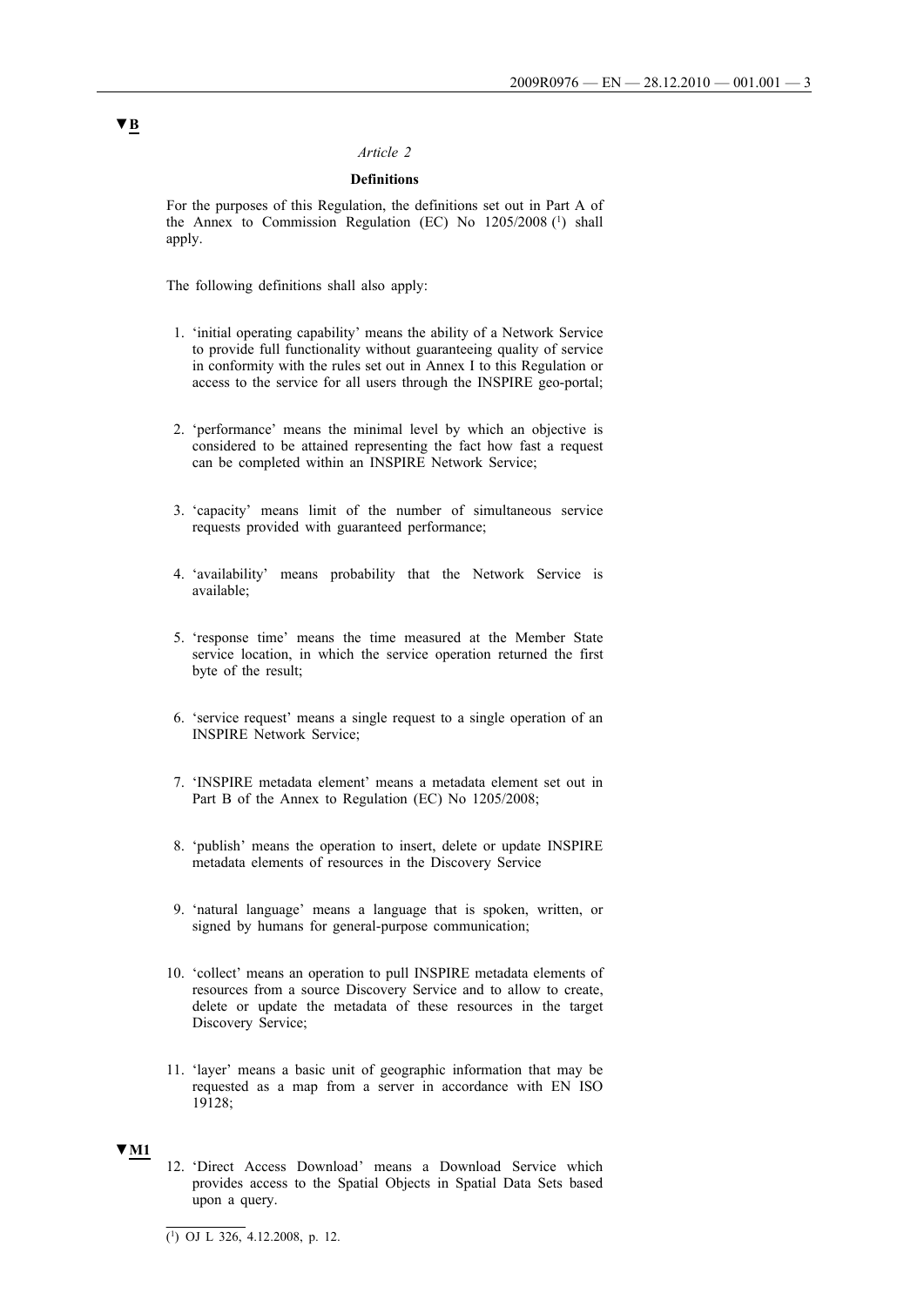## *Article 3*

## **Requirements for Network Services**

The Network Services shall be in conformity with the requirements concerning the quality of services set out in Annex I.

In addition, each type of the Network Services shall be in conformity with the following:

- (a) as concerns the Discovery Services, the specific requirements and characteristics set out in Annex II;
- (b) as concerns the View Services, the specific requirements and characteristics set out in Annex III;

#### **▼M1**

- (c) as concerns the Download Services, the applicable specific requirements and characteristics set out in Annexes I and IV;
- (d) as concerns the Transformation Services, the applicable specific requirements and characteristics set out in Annexes I and V.

# **▼B**

# *Article 4*

## **Access to the Network Services**

1. Not later than 9 May 2011, Member States shall provide the Discovery and View Services with initial operating capability.

2. Not later than 9 November 2011, Member States shall provide the Discovery and View Services in conformity with this Regulation.

# **▼M1**

3. Not later than 28 June 2012, Member States shall provide the Download Services with initial operating capability.

4. Not later than 28 December 2012, Member States shall provide the Download Services in conformity with this Regulation.

5. Not later than 28 June 2012, Member States shall provide the Transformation Services with initial operating capability.

6. Not later than 28 December 2012, Member States shall provide the Transformation Services in conformity with this Regulation.

# **▼B**

## *Article 5*

## **Entry into force**

This Regulation shall enter into force on the 20th day following its publication in the *Official Journal of the European Union*.

This Regulation shall be binding in its entirety and directly applicable in all Member States.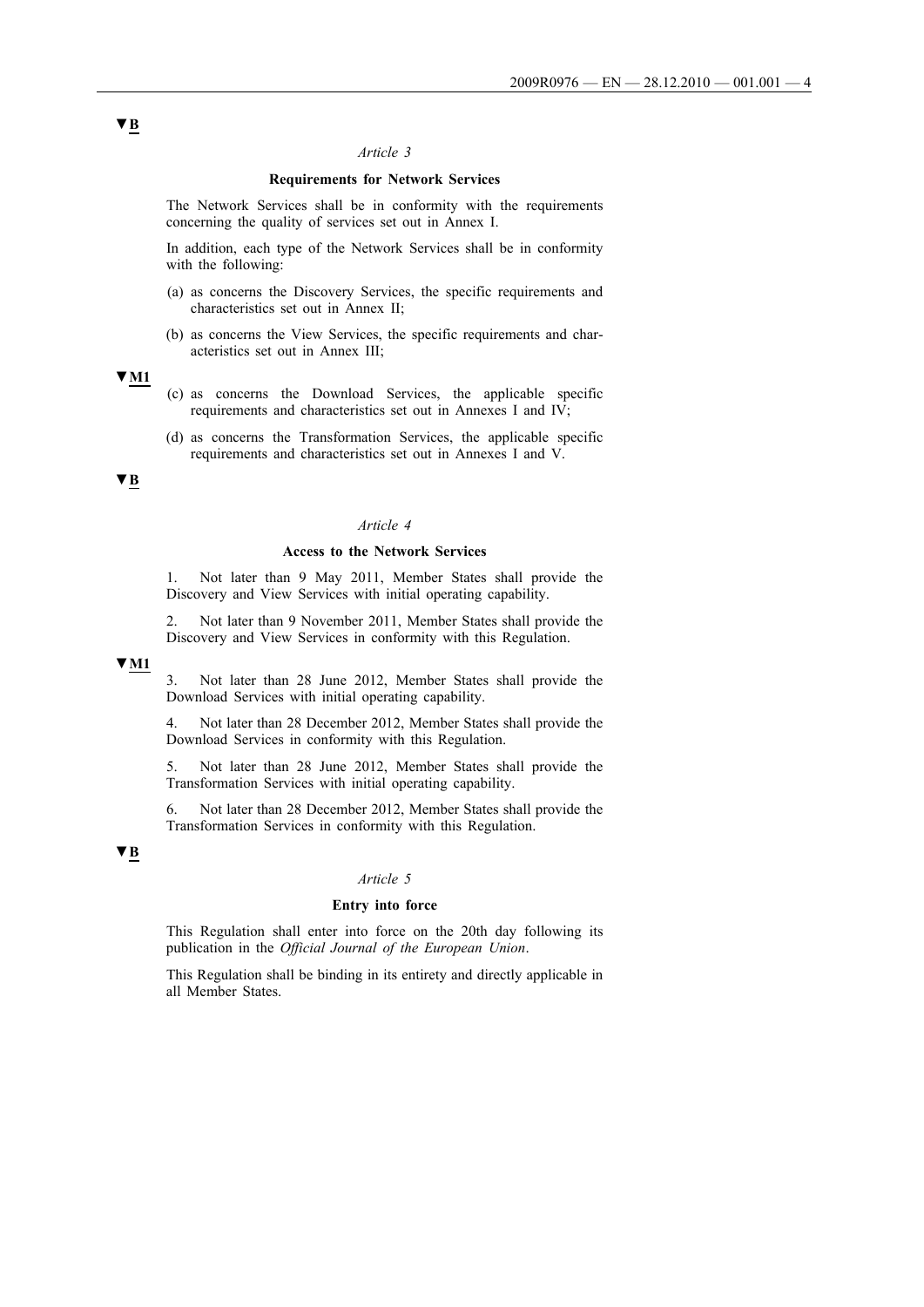#### *ANNEX I*

#### **QUALITY OF SERVICE**

Third party network services linked pursuant to Article 12 of Directive 2007/2/EC shall not be taken into account in the quality of service appraisal to avoid any deterioration which may result from cascading effects.

The following Quality of Service criteria relating to performance, capacity and availability shall apply.

1. PERFORMANCE

The normal situation represents periods out of peak load. It is set at 90 % of the time.

The response time for sending the initial response to a discovery service request shall be maximum 3 seconds in normal situation.

For a 470 Kilobytes image (e.g.  $800 \times 600$  pixels with a colour depth of 8 bits), the response time for sending the initial response to a Get Map Request to a view service shall be maximum 5 seconds in normal situation.

For the Get Download Service Metadata operation, the response time for sending the initial response shall be maximum 10 seconds in normal situation.

For the Get Spatial Data Set operation and for the Get Spatial Object operation, and for a query consisting exclusively of a bounding box, the response time for sending the initial response shall be maximum 30 seconds in normal situation then, and still in normal situation, the download service shall maintain a sustained response greater than 0,5 Megabytes per second or greater than 500 Spatial Objects per second.

For the Describe Spatial Data Set operation and for the Describe Spatial Object Type operation, the response time for sending the initial response shall be maximum 10 seconds in normal situation then, and still in normal situation, the download service shall maintain a sustained response greater than 0,5 Megabytes per second or greater than 500 descriptions of Spatial Objects per second.

#### 2. CAPACITY

The minimum number of simultaneous requests to a discovery service to be served in accordance with the quality of service performance criteria shall be 30 per second.

The minimum number of simultaneous service requests to a view service to be served in accordance with the quality of service performance criteria shall be 20 per second.

The minimum number of simultaneous requests to a download service to be served in accordance with the quality of service performance criteria shall be 10 requests per second. The number of requests processed in parallel may be limited to 50.

The minimum number of simultaneous requests to a transformation service to be served in accordance with the quality of service performance criteria shall be 5 requests per second.

3. AVAILABILITY

The probability of a network service to be available shall be 99 % of the time.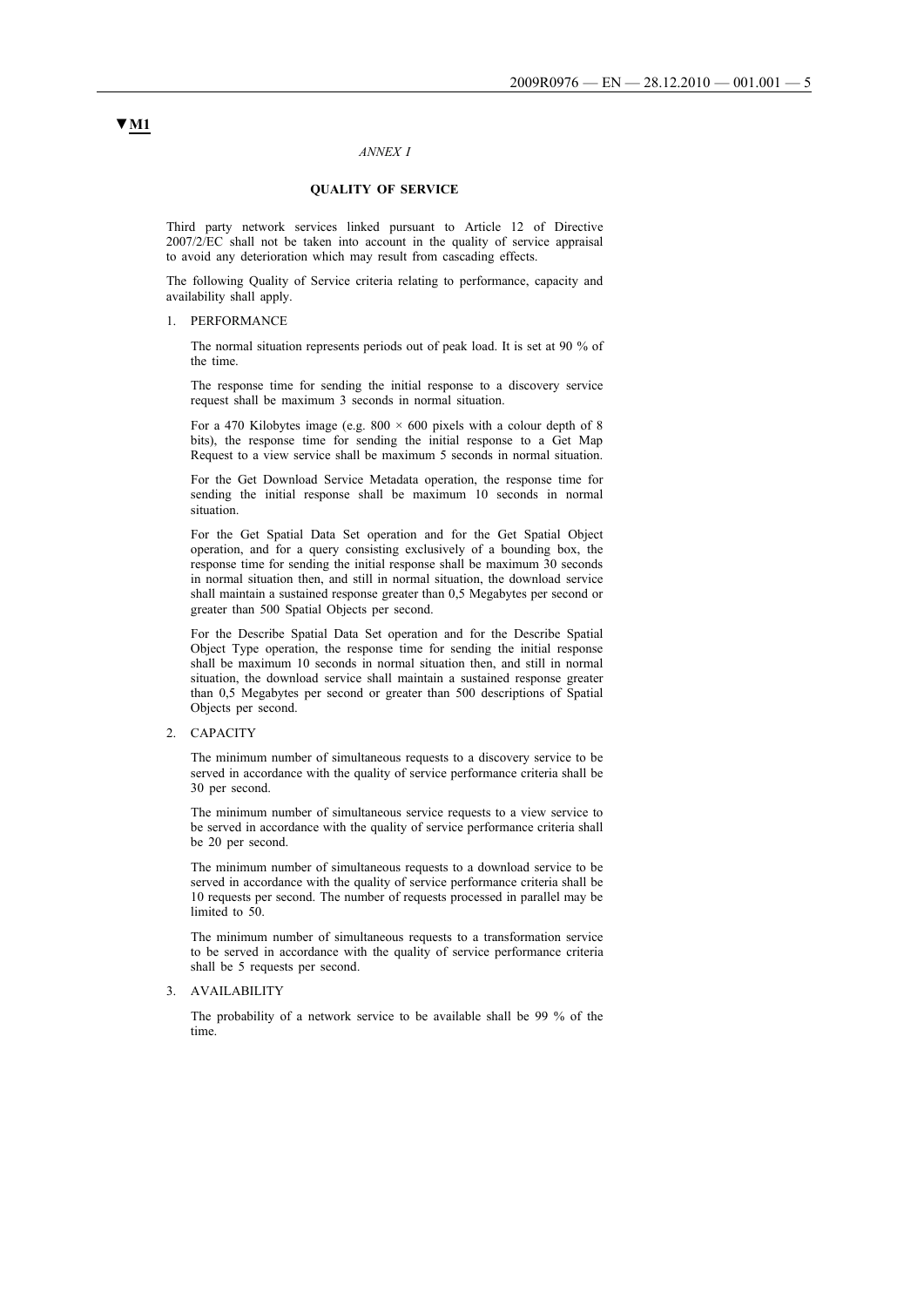# *ANNEX II*

# **DISCOVERY SERVICES**

#### PART A

#### **Search criteria**

In order to be in conformity with the minimum set of search criteria set out in Article 11(2) of Directive 2007/2/EC, the Discovery Service shall support searching with the INSPIRE metadata elements listed in Table 1 of this Annex.

| ani |  |
|-----|--|
|-----|--|

| Minimum search criteria                                                                                                                               | <b>INSPIRE</b> metadata elements      |
|-------------------------------------------------------------------------------------------------------------------------------------------------------|---------------------------------------|
| Keywords                                                                                                                                              | Keyword                               |
| Classification of spatial data and services<br>(For spatial data sets and spatial data set series)                                                    | Topic category                        |
| Classification of spatial data and services<br>(For spatial data services)                                                                            | Spatial data service type             |
| The quality and validity of spatial data sets                                                                                                         | Lineage                               |
| The quality and validity of spatial data sets                                                                                                         | Spatial resolution                    |
| Degree of conformity with the implementing<br>rules provided for in Article $7(1)$ of Directive<br>2007/2/EC                                          | Specification                         |
| Degree of conformity with the implementing<br>rules provided for in Article $7(1)$ of Directive<br>2007/2/EC                                          | Degree                                |
| Geographical location                                                                                                                                 | Geographic bounding box               |
| Conditions applying to the access to and use of<br>spatial data sets and services                                                                     | Conditions applying to access and use |
| Conditions applying to the access to and use of<br>spatial data sets and services                                                                     | Limitations on public access          |
| The public authorities responsible for the estab-<br>lishment,<br>management,<br>maintenance<br>and<br>distribution of spatial data sets and services | Responsible party                     |
| The public authorities responsible for the estab-<br>lishment,<br>management,<br>maintenance<br>and<br>distribution of spatial data sets and services | Responsible party role                |

The following INSPIRE metadata elements or set of elements shall be also available as search criteria:

(a) Resource Title;

- (b) Resource Abstract;
- (c) Resource type;
- (d) Unique Resource Identifier;
- (e) Temporal Reference.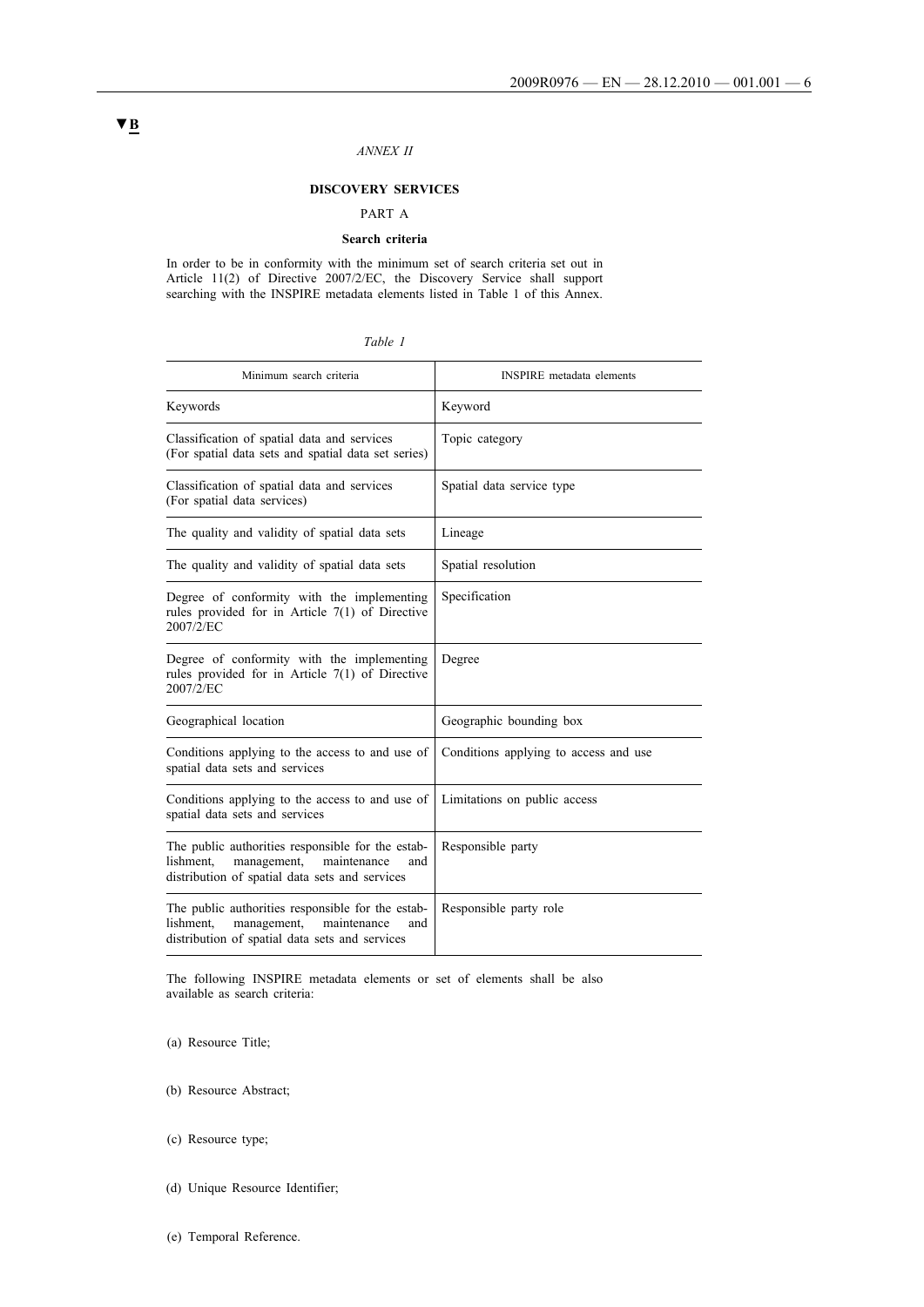To allow for discovering resources through a combination of search criteria, logical and comparison operators shall be supported.

To allow for discovering resources based on the geographic location of the resource, the spatial operator listed in Table 2 shall be supported.

| ani |  |
|-----|--|
|     |  |

| Operator Name | Property                                                                                                    |
|---------------|-------------------------------------------------------------------------------------------------------------|
| Intersects    | Requires the geographic bounding box INSPIRE<br>metadata element to intersect a defined area of<br>interest |

# PART B

#### **Operations**

#### 1. LIST OF OPERATIONS

In order to be in conformity with Article 11(1) of Directive 2007/2/EC, the Discovery Service shall provide the operations listed in Table 3 of this Annex.

| Table |  |
|-------|--|
|       |  |

| Operation                      | Role                                                                                                                                                                           |
|--------------------------------|--------------------------------------------------------------------------------------------------------------------------------------------------------------------------------|
| Get Discovery Service Metadata | Provides all necessary information about the<br>service and describes service capabilities                                                                                     |
| Discover Metadata              | The Discover Metadata operation allows<br>requesting INSPIRE metadata elements of<br>resources based on a query statement to be<br>retrieved from the target Discovery Service |

In order to be in conformity with Article 12 of Directive 2007/2/EC, the Discovery Service shall support the operations listed in Table 4 of this Annex.

| anı |
|-----|
|-----|

| Operation              | Role                                                                                                                                                                                                                                                         |
|------------------------|--------------------------------------------------------------------------------------------------------------------------------------------------------------------------------------------------------------------------------------------------------------|
| Publish Metadata       | The Publish Metadata operation allows<br>editing INSPIRE metadata elements of<br>resources in the Discovery Service (push)<br>or pull metadata mechanisms). Editing<br>meaning insert, update and delete                                                     |
| Link Discovery Service | The Link Discovery Service function allows<br>the declaration of the availability of a<br>Discovery Service for the discovery of<br>resources through the Member State<br>Discovery Service while maintaining the<br>resource metadata at the owner location |

The request and response parameters of each operation complete the description of each operation and form an integral part of the Discovery Service technical specification.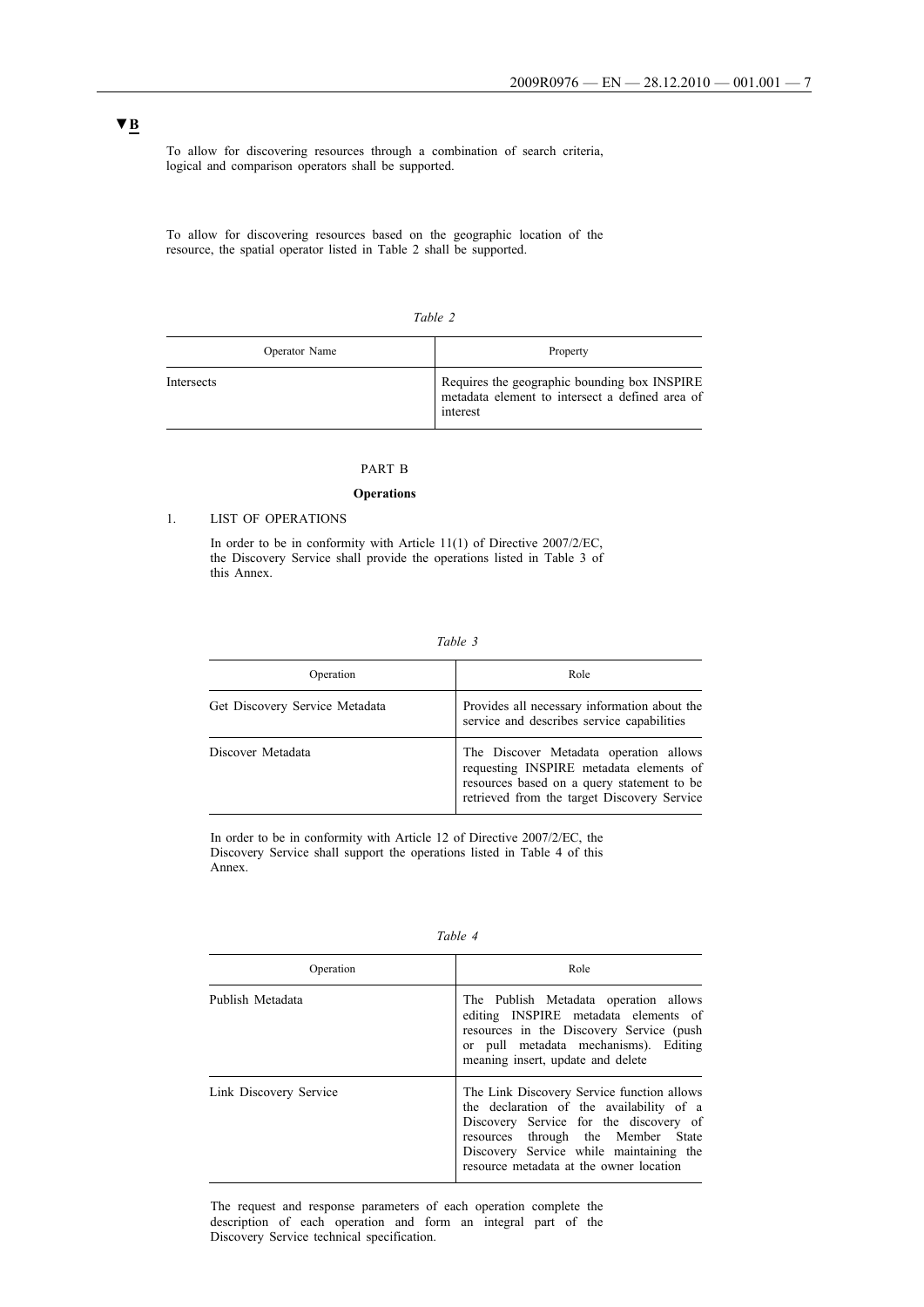## 2. GET DISCOVERY SERVICE METADATA OPERATION

#### 2.1. **Get Discovery Service Metadata Request**

2.1.1. *Get Discovery Service Metadata Request parameters*

The Get Discovery Service Metadata Request parameter indicates the natural language for the content of the Get Discovery Service Metadata Response

#### 2.2. **Get Discovery Service Metadata Response**

The Get Discovery Service Metadata Response shall contain the following sets of parameters:

- Discovery Service Metadata,
- Operations Metadata,

— Languages.

2.2.1. *Discovery Service Metadata parameters*

The Discovery Service Metadata parameters shall at least contain the INSPIRE metadata elements of the Discovery Service.

2.2.2. *Operations Metadata parameters*

The Operations Metadata parameter provides metadata about the operations implemented by the Discovery Service. These metadata parameters shall describe each operation. It shall at least provide the following:

- 1. indicate for the Publish Metadata if the Pull Mechanism, the Push Mechanism or both are available;
- 2. describe each operation, including as a minimum a description of the data exchanged and the network address.

#### 2.2.3. *Languages parameter*

Two language parameters shall be provided:

- the Response Language parameter indicating the natural language used in the Get Discovery Service Metadata Response parameters,
- the Supported Languages parameter containing the list of the natural languages supported by the Discovery Service.

#### 3. DISCOVER METADATA OPERATION

## 3.1. **Discover Metadata Request**

This Discovery Metadata Request contains the following parameters:

— Language,

— Query.

3.1.1. *Language parameter*

The Language parameter indicates the natural language requested for the content of the Discover Metadata Response.

3.1.2. *Query parameter*

The Query parameter shall contain the combination of search criteria as specified in part A.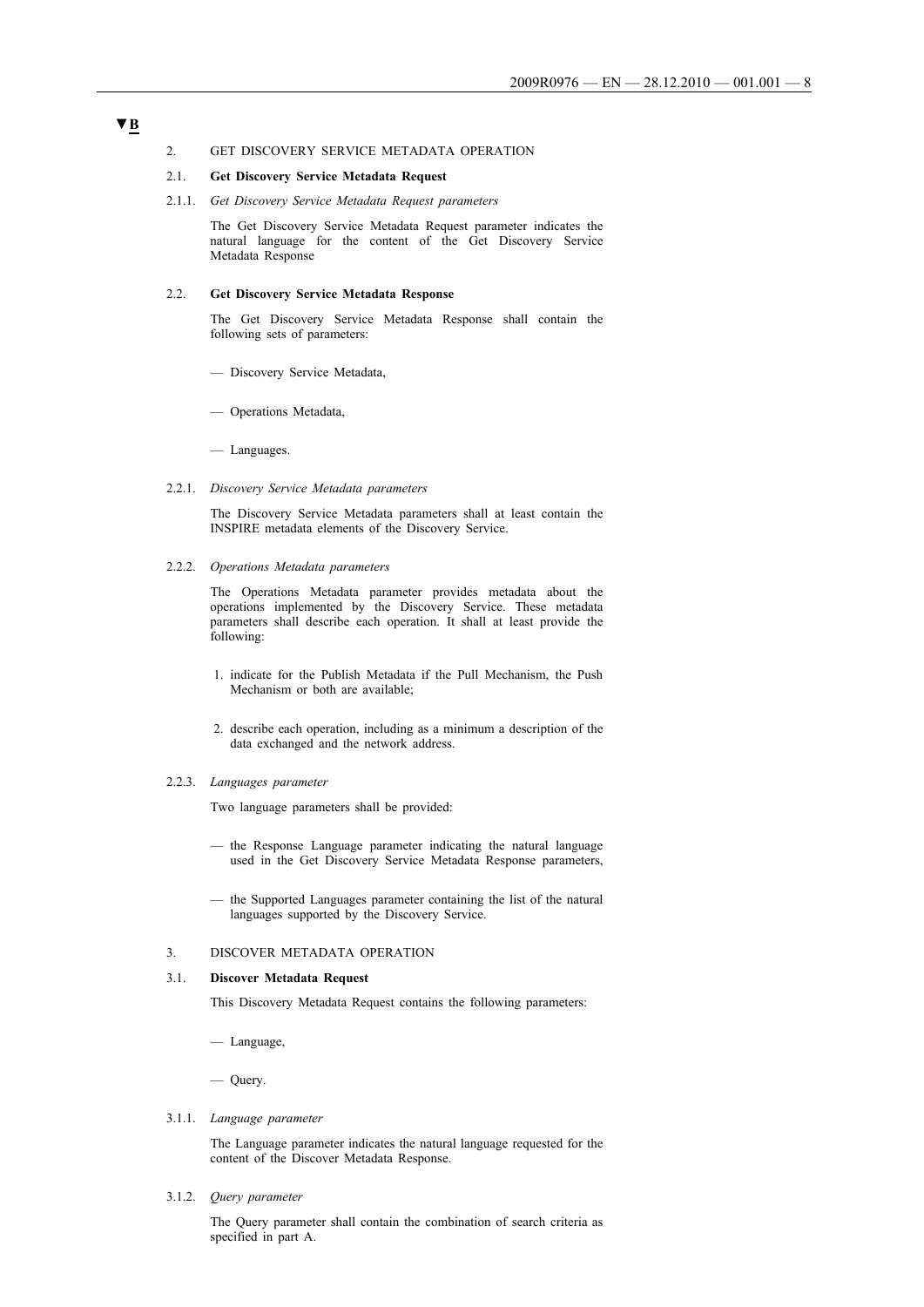#### 3.2. **Discover Metadata Response**

3.2.1. *Discover Metadata Response parameter*

The Discover Metadata Response parameter shall contain at least the INSPIRE metadata elements of each resource matching the query.

## 4. PUBLISH METADATA OPERATION

The Publish Metadata function enables the publication of the INSPIRE metadata elements of resources at the Discovery Service. Two alternatives are:

- Push Mechanism: allowing editing of the INSPIRE metadata elements of resources accessible from the Discovery Service,
- Pull Mechanism: allows the Member State Discovery Service to pull INSPIRE metadata elements of resources from a remote location.

At least one of the above alternatives shall be supported.

#### 4.1. **Push Mechanism**

- 4.1.1. *Edit Metadata Request*
- 4.1.1.1. Edit Metadata Request parameter

The Edit Metadata Request parameter provides all information requested for INSPIRE metadata elements of resources to be inserted, updated or deleted at the Discovery Service.

#### 4.2. **Pull Mechanism**

- 4.2.1. *Collect Metadata Request*
- 4.2.1.1. Collect Metadata Request parameter

The Collect Metadata Request parameter provides all information about the remote location required to retrieve the available metadata of resources. It shall include as a minimum the INSPIRE metadata elements of the dedicated spatial data service.

### 5. LINK DISCOVERY SERVICE OPERATION

The Link Discovery Service operation allows the declaration of the availability of a Discovery Service compliant with this Regulation, for the discovery of resources through the Member State Discovery Service while maintaining the resource metadata at the owner location.

## 5.1. **Link Discovery Service Request**

5.1.1. *Link Discovery Service Request parameter*

The Link Discovery Service Request parameter shall provide all information about the Public Authority's or Third Party's Discovery Service compliant with this Regulation, enabling the Member State Discovery Service to get resources metadata based on a combination of search criteria from the Public Authority's or Third Party's Discovery Service and to collate it with other resources metadata.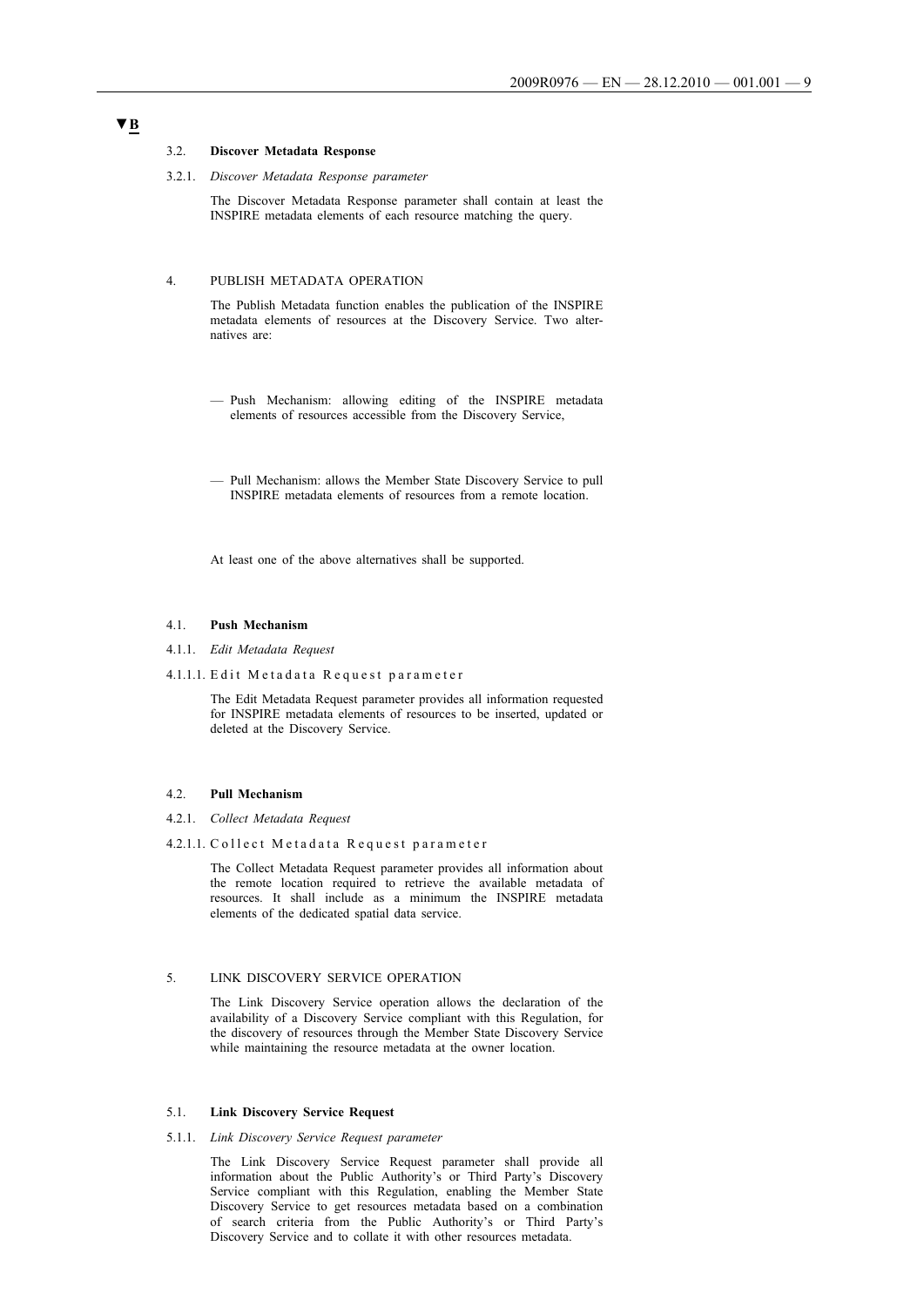#### *ANNEX III*

#### **VIEW SERVICES**

# PART A

## **Operations**

# 1. LIST OF OPERATIONS

In order to be in conformity with Article 11(1) of Directive 2007/2/EC, the View Service shall provide the operations listed in Table 1 of this Annex.

#### *Table 1*

| Operation                 | Role                                                                                                                                                            |
|---------------------------|-----------------------------------------------------------------------------------------------------------------------------------------------------------------|
| Get View Service Metadata | Provides all necessary information about the<br>service and describes service capabilities                                                                      |
| Get Map                   | Returns a map containing the geographic<br>and thematic information coming from the<br>available spatial datasets. This map is an<br>image spatially referenced |

In order to be in conformity with Article 12 of Directive 2007/2/EC, the view Service shall support the operations listed in Table 2 of this Annex.

| able |
|------|
|------|

| Operation         | Role                                                                                                                                                                                                                                                    |
|-------------------|---------------------------------------------------------------------------------------------------------------------------------------------------------------------------------------------------------------------------------------------------------|
| Link View Service | Allows a Public Authority or a Third Party<br>to declare a view Service for the viewing of<br>its resources through the Member State<br>View Service while maintaining the<br>viewing capability at the Public Authority<br>or the Third party location |

The request and response parameters of each operation complete the description of each operation and form an integral part of the View Service technical specification.

## 2. GET VIEW SERVICE METADATA OPERATION

# 2.1. **Get View Service Metadata Request**

2.1.1. *Get View Service Metadata Request parameters*

The Get View Service Metadata Request parameter indicates the natural language requested for the content of the Get View Service Metadata Response.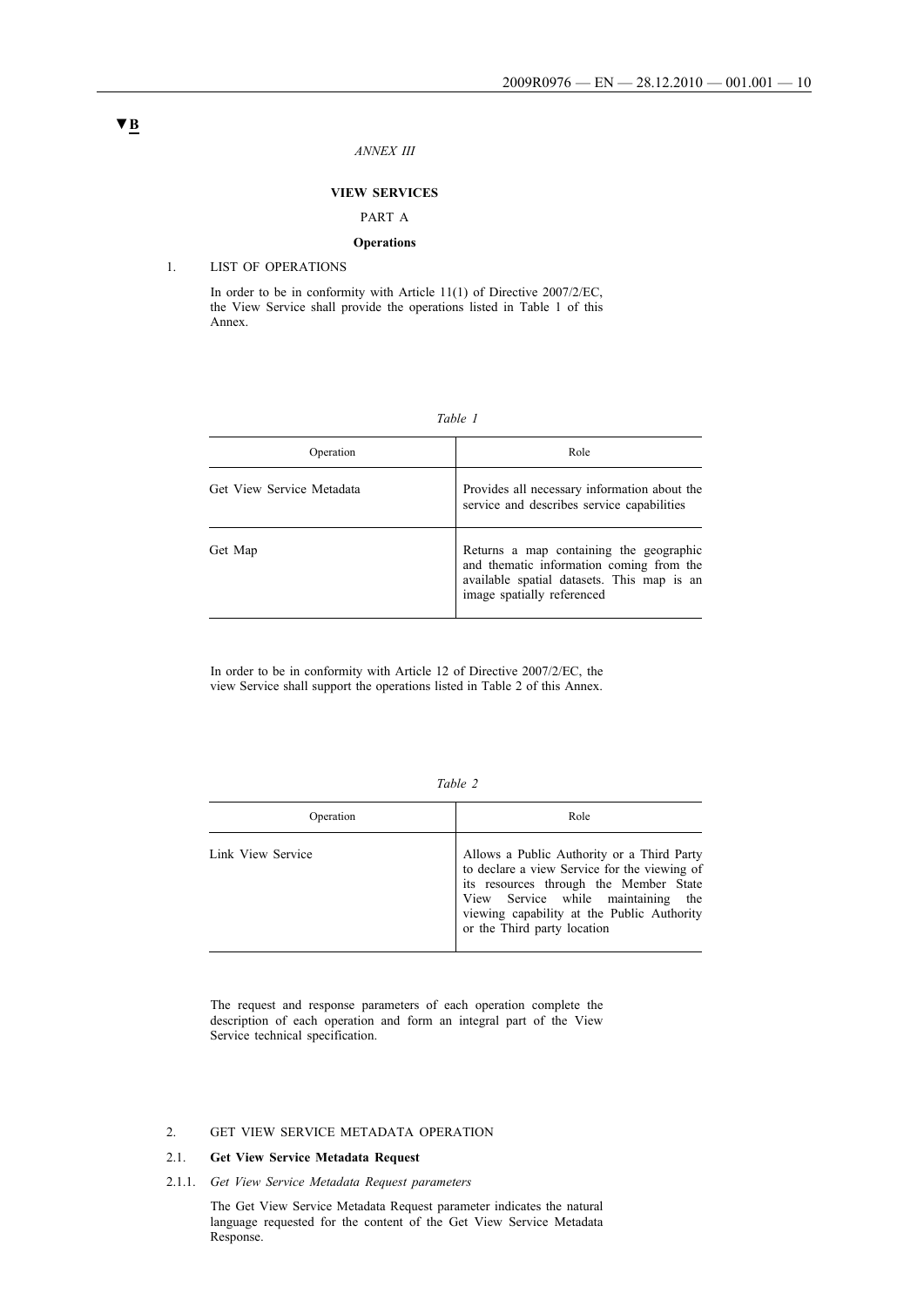## 2.2. **Get View Service Metadata Response parameters**

The Get View Service Metadata Response shall contain the following set of parameters:

- View Service Metadata,
- Operations Metadata,
- Languages,
- Layers Metadata.

#### 2.2.1. *View Service Metadata parameters*

The View Service Metadata parameters shall at least contain the INSPIRE metadata elements of the View Service.

# 2.2.2. *Operations Metadata parameters*

The Operation Metadata parameter describes the operations of the View Service and shall contain as a minimum a description of the data exchanged and the network address of each operation.

# 2.2.3. *Languages parameters*

Two language parameters shall be provided:

- the Response Language parameter indicating the natural language used in the Get Service Metadata Response parameters,
- the Supported Languages parameter containing the list of the natural languages supported by this view service.

#### 2.2.4. *Layers Metadata parameters*

The metadata elements listed in Table 3 shall be provided for each layer.

| Metadata elements          | Description                                                                                                         |
|----------------------------|---------------------------------------------------------------------------------------------------------------------|
| Resource Title             | The title of the layer, used for human<br>communication, for presentation of the<br>layer, e.g. in a menu           |
| Resource Abstract          | Layer abstract                                                                                                      |
| Kevword                    | Additional keywords                                                                                                 |
| Geographic Bounding Box    | The minimum bounding rectangle in all<br>supported Coordinate Reference Systems of<br>the area covered by the layer |
| Unique Resource Identifier | The Unique Resource Identifier of the<br>resource used to create the layer                                          |

#### *Table 3*

The layer specific parameters listed in Table 4 shall be provided for each layer.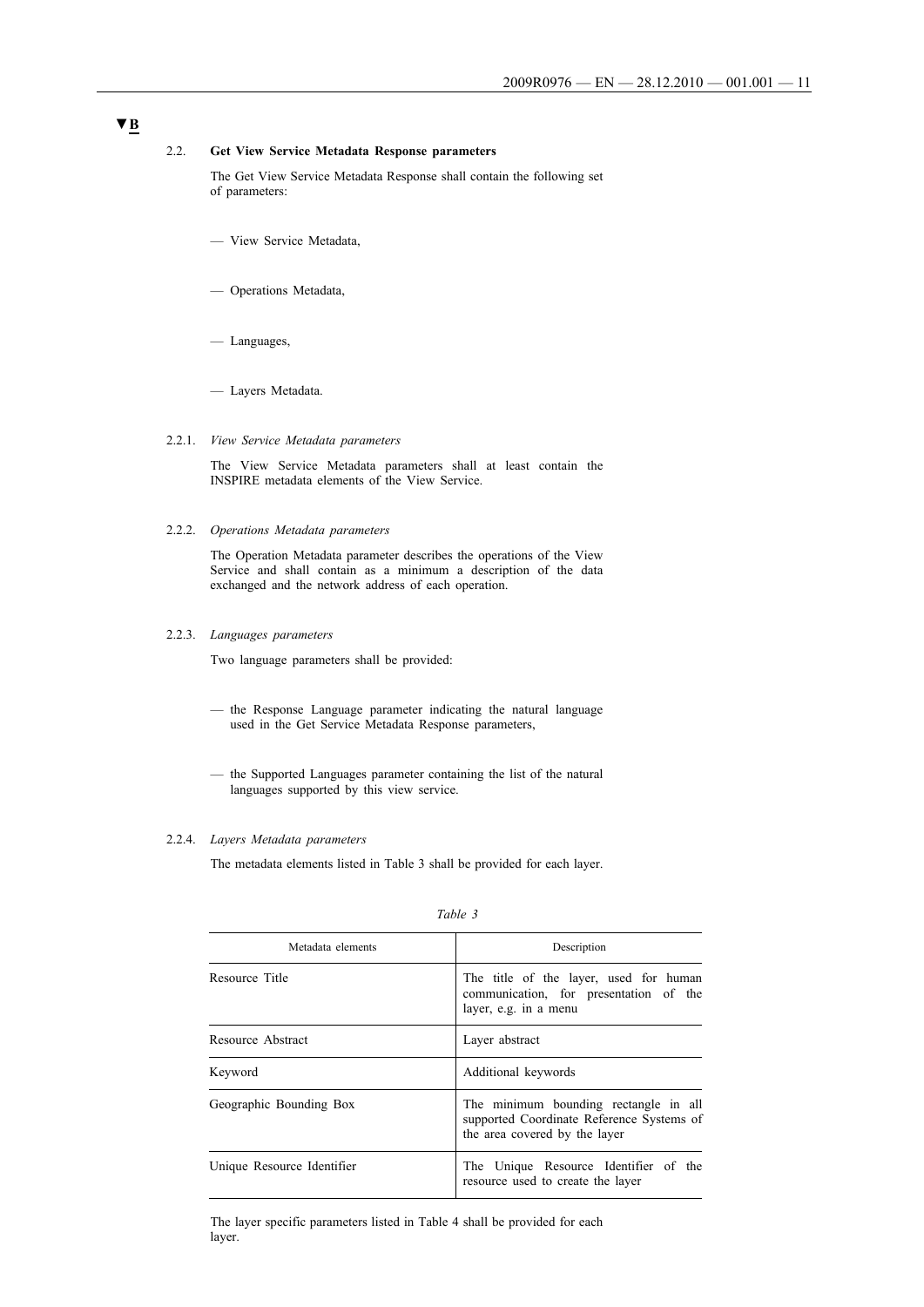| Parameter                    | Description                                                                                                                   |
|------------------------------|-------------------------------------------------------------------------------------------------------------------------------|
| Name                         | Harmonised name of the layer                                                                                                  |
| Coordinate Reference Systems | List of Coordinate Reference Systems in<br>which the layer is available                                                       |
| Styles                       | List of the rendering styles available for the<br>layer.                                                                      |
|                              | A style shall be composed of a title and a<br>unique identifier                                                               |
| Legend URL                   | Location of the legend for each style,<br>language and dimension pairs                                                        |
| Dimension Pairs              | Indicates the supported two dimensional<br>axis pairs for multi-dimensional spatial<br>data sets and spatial data sets series |

# *Table 4*

# 3. GET MAP OPERATION

# 3.1. **Get Map Request**

# 3.1.1. *Get Map Request parameters*

The Get Map Request parameters listed in Table 5 shall be provided

| ani |  |
|-----|--|
|     |  |

| Parameter                   | Description                                                                                                                                   |
|-----------------------------|-----------------------------------------------------------------------------------------------------------------------------------------------|
| Layers                      | List of layer names to be included in the<br>map                                                                                              |
| Styles                      | List of style to be used for each layer                                                                                                       |
| Coordinate Reference System | Coordinate Reference System of the map                                                                                                        |
| Bounding box                | The 4 corner Coordinate of the two dimen-<br>sional map for the selected Dimension pair<br>and in the selected Coordinate Reference<br>System |
| Image width                 | The map width in pixels                                                                                                                       |
| Image height                | The map height in pixels                                                                                                                      |
| Image format                | The output image format                                                                                                                       |
| Language                    | language to be used for the response                                                                                                          |
| Dimension pair              | The two dimensional axis to be used for the<br>For example, a<br>map.<br>geographical<br>dimension and time                                   |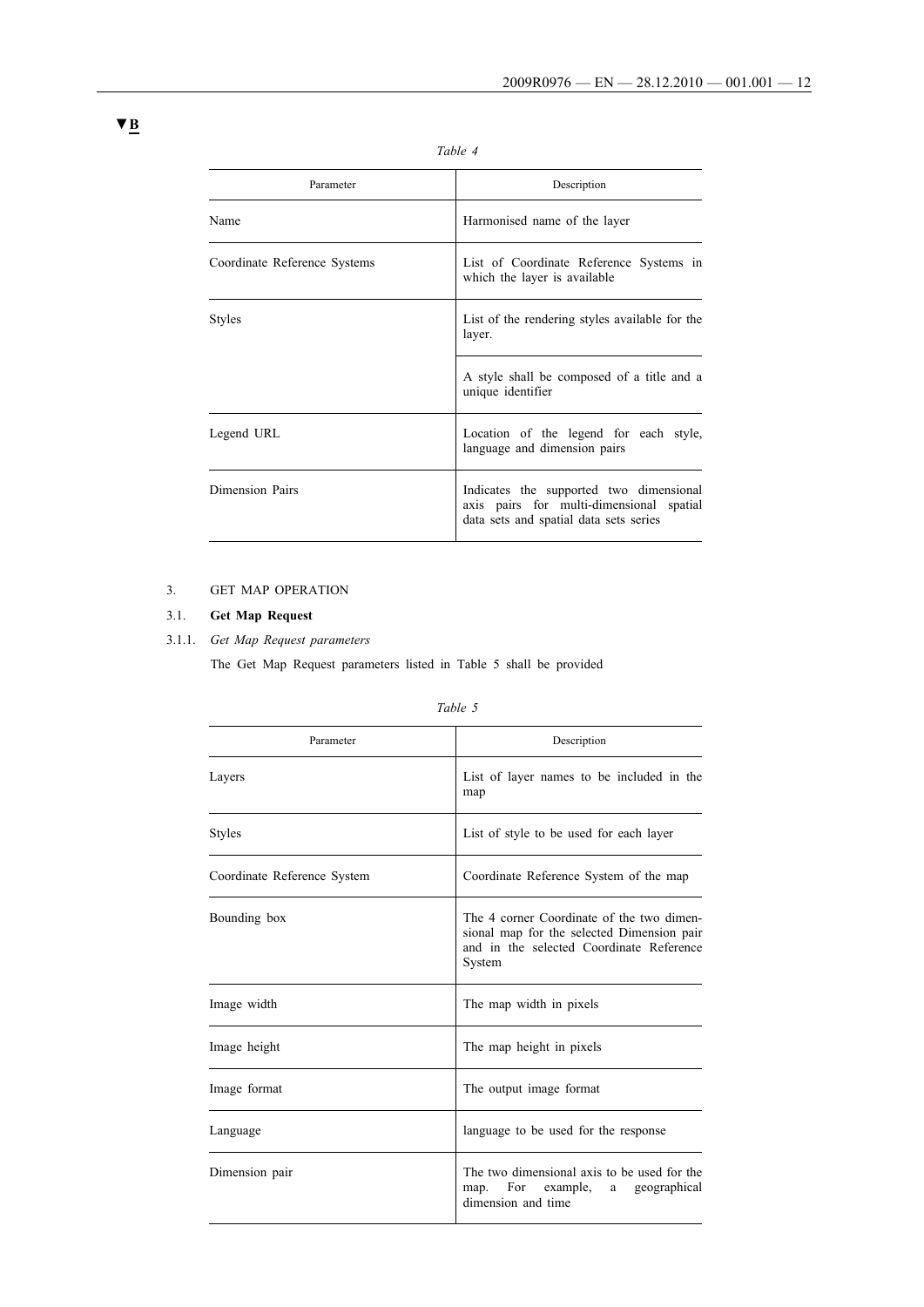#### 4. LINK VIEW SERVICE OPERATION

## 4.1. **Link View Service Request**

4.1.1. *Link View Service Request parameter*

The Link View Service parameter shall provide all information about the Public Authority's or Third Party's View Service compliant with this regulation, enabling the Member State View Service to get a map from the Public Authority's or Third Party's View Service and to collate it with other maps.

#### PART B

#### **Other characteristics**

The View Service shall have the following characteristics.

1. Coordinate Reference Systems

The layers shall be simultaneously viewed using a single coordinate reference system and the View Service shall support at least the Coordinate Reference Systems in Annex I, point 1 of Directive 2007/2/EC.

2. Image Format

The View Service shall support at least one of the following image formats:

— the Portable Network Graphics (PNG) format,

— the Graphics Interchange Format (GIF), without compression.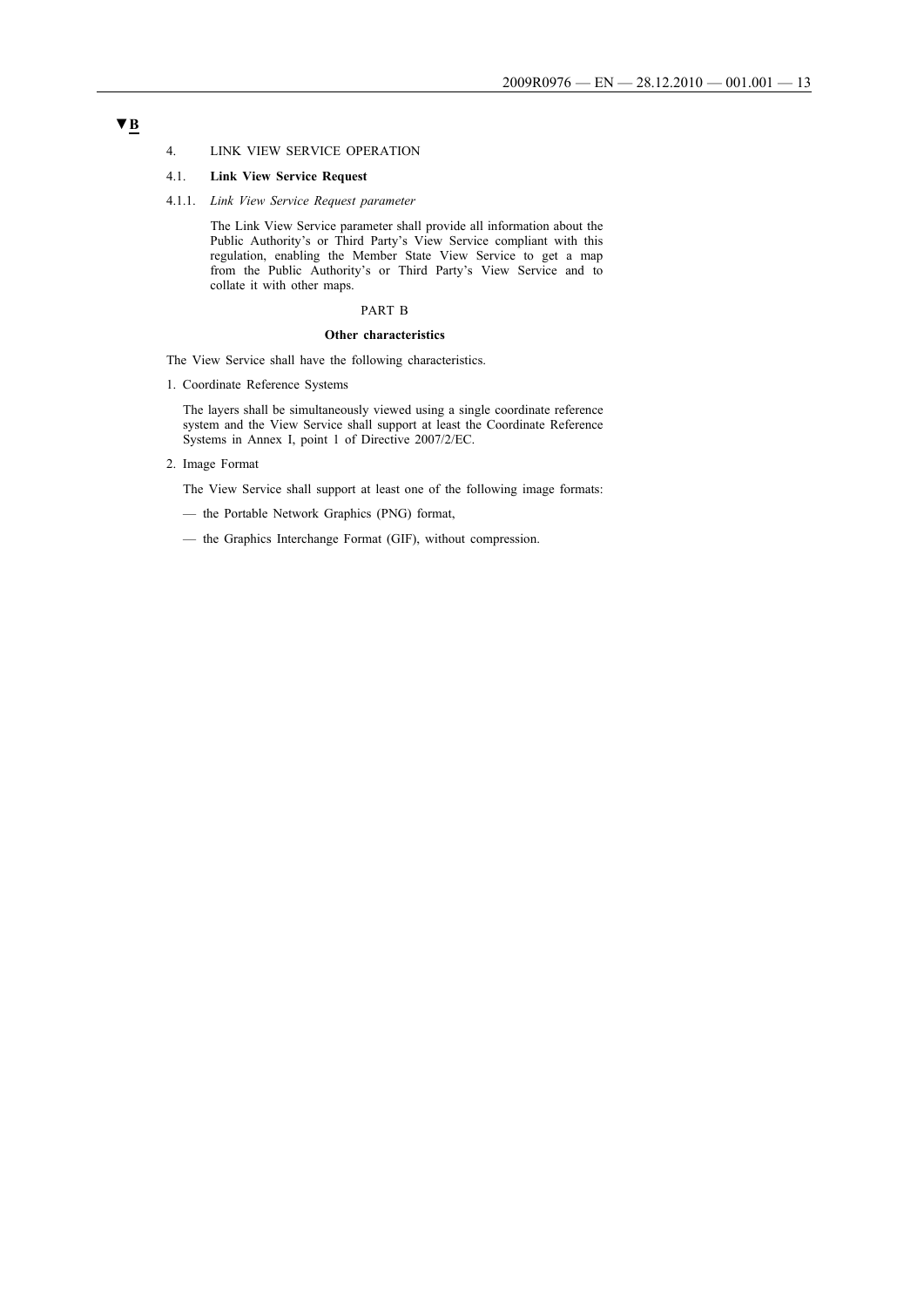#### *ANNEX IV*

## **DOWNLOAD SERVICES**

# PART A

## **Download Operations**

# 1. LIST OF OPERATIONS

In order to be in conformity with Article 11(1)(c) of Directive 2007/2/ EC, the Download Service shall at least provide the operations listed in Table 1 of this Annex.

| able |  |
|------|--|
|------|--|

| Operation                     | Role                                                                                                                                                                                                                                                                                                                                                            |
|-------------------------------|-----------------------------------------------------------------------------------------------------------------------------------------------------------------------------------------------------------------------------------------------------------------------------------------------------------------------------------------------------------------|
| Get Download Service Metadata | Provides all necessary information about the<br>service, the available Spatial Data Sets, and<br>describes the service capabilities.                                                                                                                                                                                                                            |
| Get Spatial Data Set          | The Get Spatial Data Set operation allows<br>the retrieval of a Spatial Data Set.                                                                                                                                                                                                                                                                               |
| Describe Spatial Data Set     | This operation returns the description of all<br>the types of Spatial Objects contained in the<br>Spatial Data Set.                                                                                                                                                                                                                                             |
| Link Download Service         | Allows the declaration, by a Public<br>Authority or a Third Party, of the avail-<br>ability of a Download Service for down-<br>loading Spatial Data Sets or, where prac-<br>ticable, Spatial Objects, through the<br>Member State's Download Service while<br>maintaining the downloading capability at<br>the Public Authority or the Third Party<br>location. |

The request and response parameters of each operation complete the description of each operation and form an integral part of the Download Service's technical specifications.

## 2. GET DOWNLOAD SERVICE METADATA OPERATION

# 2.1. **Get Download Service Metadata request**

2.1.1. *Get Download Service Metadata request parameter*

The Get Download Service Metadata request parameter shall indicate the natural language to be used for the content of the Get Download Service Metadata response.

## 2.2. **Get Download Service Metadata response**

The Get Download Service Metadata response shall contain the following sets of parameters:

- Download Service Metadata,
- Operations Metadata,
- Languages,
- Spatial Data Sets Metadata.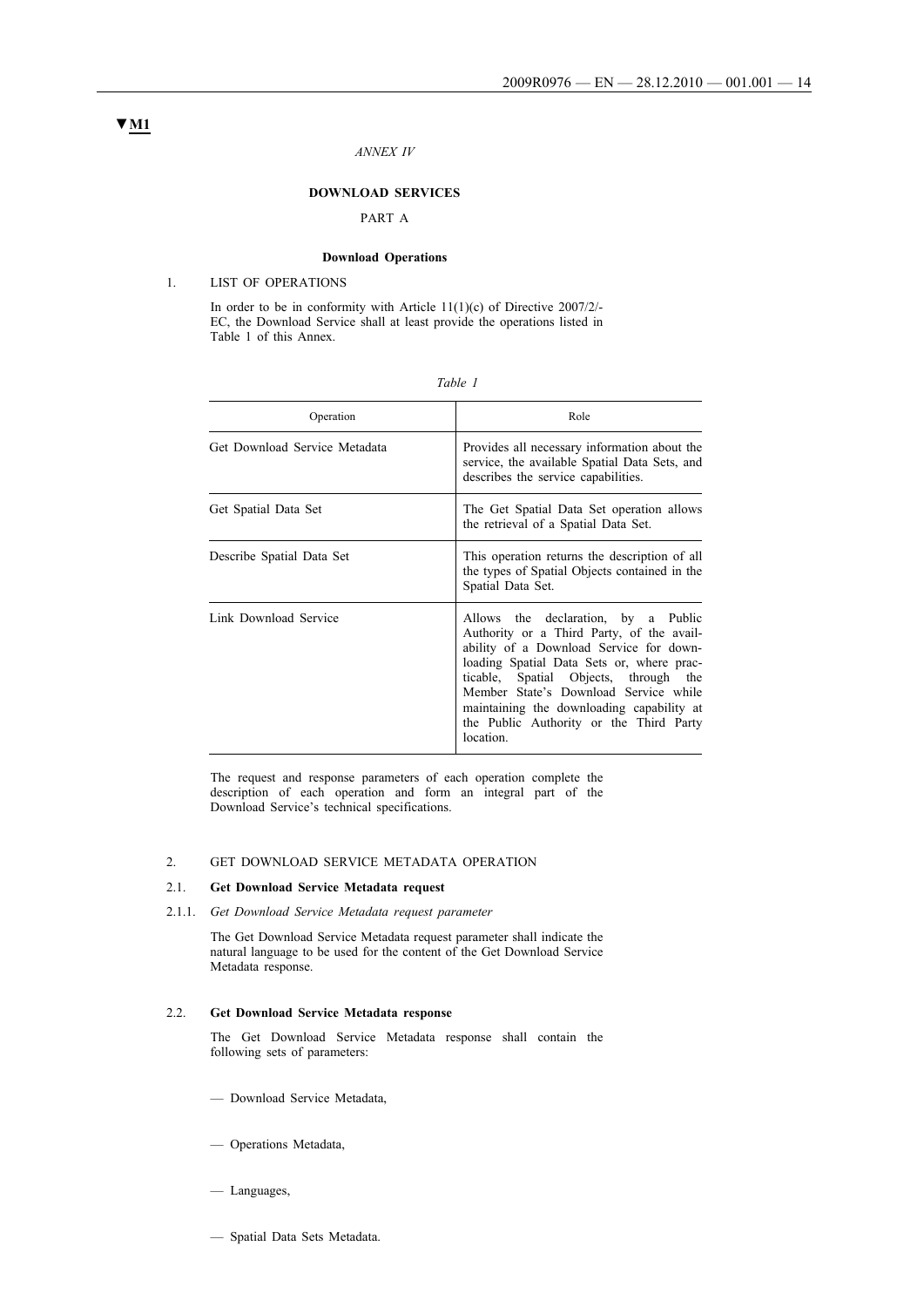#### 2.2.1. *Download Service Metadata parameter*

The Download Service Metadata parameters shall at least contain the INSPIRE metadata elements of the Download Service.

#### 2.2.2. *Operations Metadata parameter*

The Operations metadata parameter provides metadata about the operations implemented by the Download Service. It shall at least provide a description of each operation, including as a minimum a description of the data exchanged and the network address.

2.2.3. *Languages parameter*

Two language parameters shall be provided:

- the response Language parameter indicating the natural language used in the Get Download Service Metadata response parameters,
- the Supported languages parameter containing the list of the natural languages supported by the Download Service.

#### 2.2.4. *Spatial Data Sets Metadata parameters*

The INSPIRE metadata elements of the available Spatial Data Sets shall be provided. In addition, for each Spatial Data Set, the list of those Coordinate Reference Systems referred to in Regulation (EU) No 1089/ 2010 which are available shall also be provided.

#### 3. GET SPATIAL DATA SET OPERATION

#### 3.1. **Get Spatial Data Set request**

The Get Spatial Data Set request contains the following parameters:

- Language,
- Spatial Data Set Identifier,
- Coordinate Reference System.

## 3.1.1. *Language parameter*

The Language parameter shall indicate the natural language requested for the Spatial Data Set.

#### 3.1.2. *Spatial Data Set Identifier parameter*

The Spatial Data Set Identifier parameter shall contain the Unique Resource Identifier of the Spatial Data Set.

3.1.3. *Coordinate Reference System parameter*

The Coordinate Reference System parameter shall contain one of the Coordinate Reference Systems included in the list of available Coordinate Reference Systems referred to in point 2.2.4.

#### 3.2. **Get Spatial Data Set response**

3.2.1. *Get Spatial Data Set response parameter*

The Get Spatial Data Set response parameter shall be the requested Spatial Data Set in the requested language and in the requested Coordinate Reference System.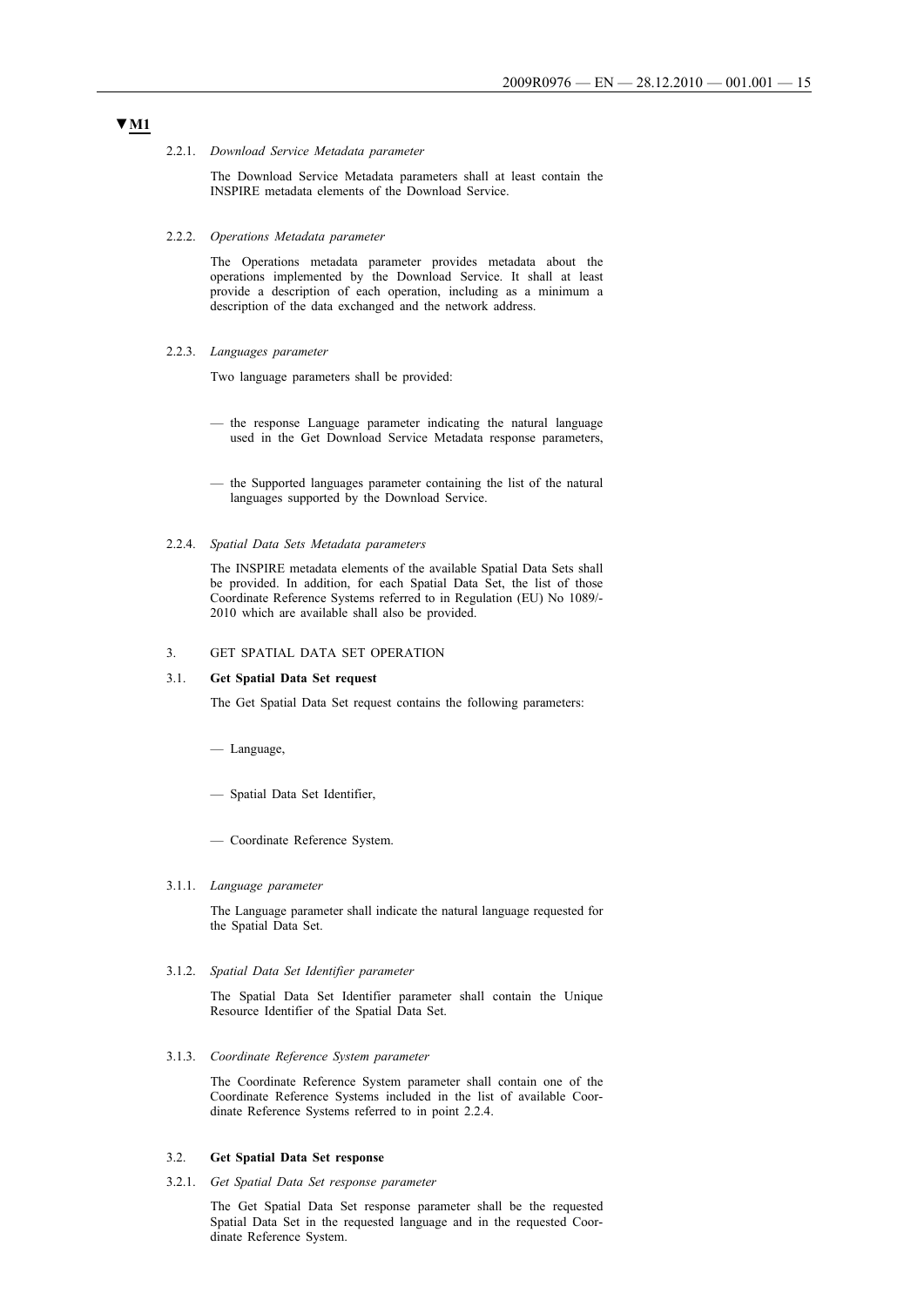# **▼M1**

### 4. DESCRIBE SPATIAL DATA SET OPERATION

## 4.1. **Describe Spatial Data Set request**

The Describe Spatial Data Set request shall contain the following parameters:

— Language,

— Spatial Data Set Identifier.

#### 4.1.1. *Language parameter*

The Language parameter shall indicate the natural language requested for the description of the Spatial Objects type.

#### 4.1.2. *Spatial Data Set Identifier parameter*

The Spatial Data Set Identifier parameter shall contain the Unique Resource Identifier of the Spatial Data Set.

#### 4.2. **Describe Spatial Data Set response**

#### 4.2.1. *Describe Spatial Data Set response parameter*

The Describe Spatial Data Set response parameter shall be the description of the Spatial Objects in the requested Spatial Data Set and in the requested language.

#### 5. LINK DOWNLOAD SERVICE OPERATION

The Link Download Service operation allows the declaration of the availability of a Download Service compliant with this Regulation, for the download of resources through the Member State's Download Service while maintaining the resources at the owner location.

#### 5.1. **Link Download Service request**

5.1.1. *Link Download Service request parameter*

The Link Download Service request parameter shall provide all information about the Public Authority's or Third Party's Download Service compliant with this Regulation, enabling the Member State Download Service to provide access to Spatial Data Sets and, where practicable, to Spatial Objects from the Public Authority's or Third Party's Download Service.

### PART B

### **Direct Access Download Operations**

#### 6. LIST OF OPERATIONS

Where the Download Service gives direct access to spatial data sets, it shall provide, in addition to the operations listed in Table 1, the operations listed in Table 2 of this Annex.

| Operation                    | Role                                                                              |
|------------------------------|-----------------------------------------------------------------------------------|
| Get Spatial Object           | This operation allows the retrieval of Spatial<br>Objects based upon a query.     |
| Describe Spatial Object Type | This operation returns the description of the<br>specified Spatial Objects types. |

| ani |  |
|-----|--|
|     |  |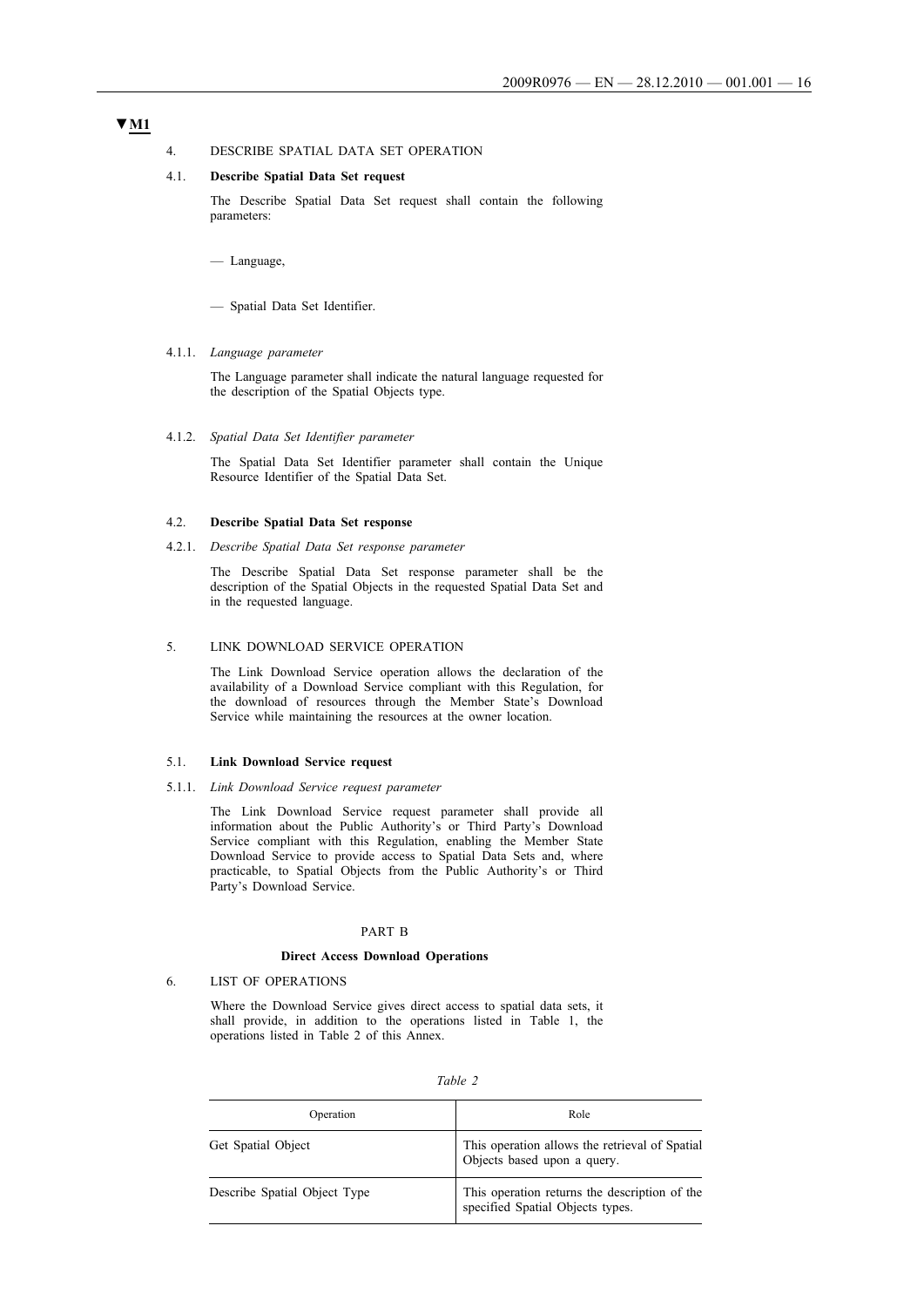The request and response parameters of each operation complete the description of each operation and form an integral part of the Download Service's technical specifications.

## 7. GET SPATIAL OBJECT OPERATION

# 7.1. **Get Spatial Object request**

The Get Spatial Object request shall support the following parameters:

- Language,
- Spatial Data Set Identifier,
- Coordinate Reference System,

— Query.

7.1.1. *Language parameter*

The Language parameter shall indicate the natural language requested for the Spatial Objects.

7.1.2. *Spatial Data Set Identifier parameter*

The Spatial Data Set Identifier parameter shall contain the Unique Resource Identifier of the required Spatial Data Set. Where the parameter is not provided, it shall be assumed that all available Spatial Data Sets have been selected.

#### 7.1.3. *Coordinate Reference System parameter*

The Coordinate Reference System parameter shall contain one of the Coordinate Reference Systems included in the list of Coordinate Reference Systems set out in Regulation (EU) No 1089/2010.

## 7.1.4. *Query parameter*

The query parameter shall be composed of the search criteria listed in part C.

#### 7.2. **Get Spatial Object response**

The Get Spatial Object response shall contain the following parameters:

- Spatial Objects Set,
- Spatial Objects Set Metadata.

# 7.2.1. *Spatial Objects Set parameter*

The Spatial Objects Set parameter shall be the set of Spatial Objects which complies with Regulation (EU) No 1089/2010 and fulfils the search criteria in the query, in the requested language and in the Coordinate Reference System.

#### 7.2.2. *Spatial Objects Set Metadata parameter*

The Spatial Objects Set Metadata parameter shall contain at least the INSPIRE metadata elements of the set of Spatial Objects.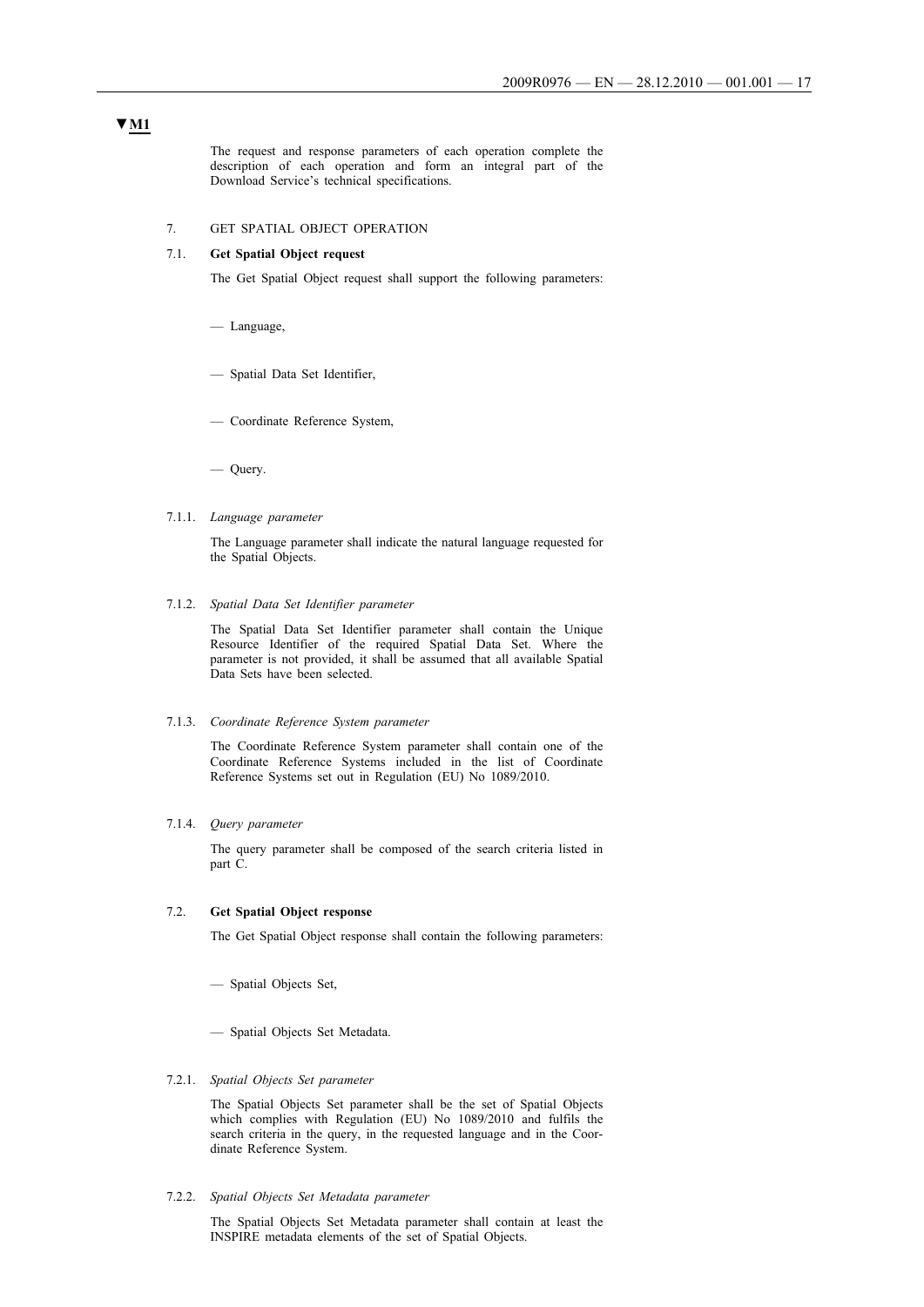# **▼M1**

#### 8. DESCRIBE SPATIAL OBJECT TYPE OPERATION

## 8.1. **Describe Spatial Object Type request**

The Describe Spatial Object Type request shall contain the following parameters:

- Language,
- Spatial Object Type.
- 8.1.1. *Language parameter*

The Language parameter shall indicate the natural language requested for the description of the Spatial Object type.

8.1.2. *Spatial Object Type parameter*

The Spatial Object Type parameter shall contain the language-neutral name of the Spatial Object Type as specified in Regulation (EU) No 1089/2010. Where the parameter is not provided, it shall be assumed that all types of Spatial Objects have been selected.

#### 8.2. **Describe Spatial Object Type response**

8.2.1. *Describe Spatial Object Type response parameter*

The Describe Spatial Object type response parameter shall be the description of the spatial object type, in conformity with Regulation (EU) No 1089/2010.

#### PART C

#### **Search Criteria for the Get Spatial Object Operation**

For the purposes of the Get Spatial Object Operation of the Download Service, the following search criteria shall be implemented:

- Unique Resource Identifier of Spatial Data Set,
- all relevant key attributes and the relationship between Spatial Objects as set out in Regulation (EU) No 1089/2010; in particular the Unique Identifier of Spatial Object and the temporal dimension characteristics, including the date of update,
- bounding box, expressed in any of the Coordinate Reference Systems listed in Regulation (EU) No 1089/2010,
- Spatial Data Theme.

To allow for discovering spatial objects through a combination of search criteria, logical and comparison operators shall be supported.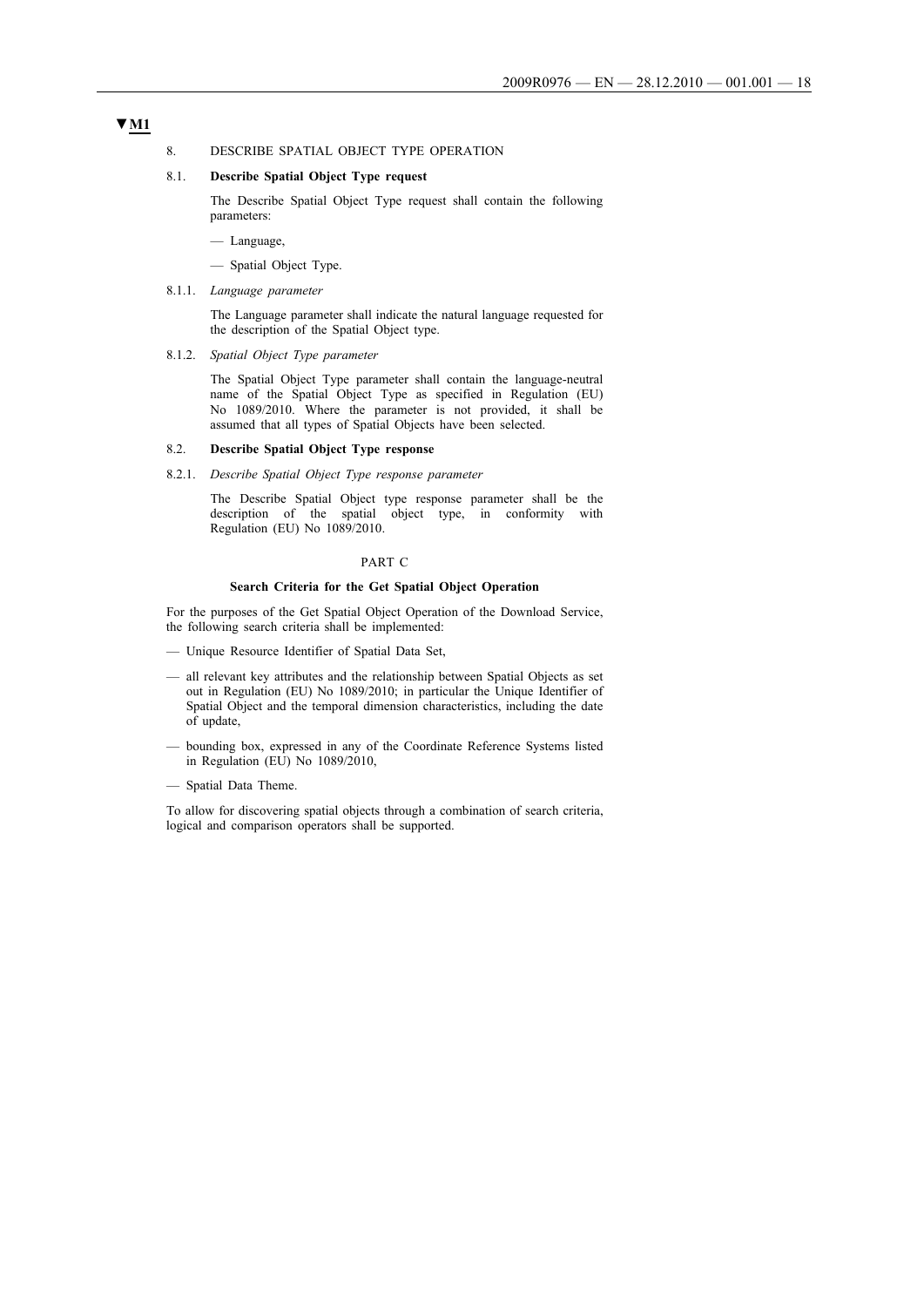## *ANNEX V*

## **TRANSFORMATION SERVICES**

## **Transformation Operations**

#### 1. LIST OF OPERATIONS

In order to be in conformity with Article 11(1)(d) of Directive 2007/2/ EC, the Transformation Service shall provide the operations listed in Table 1 of this Annex.

| Operation                           | Role                                                                                                                                                                                                                                                                                         |
|-------------------------------------|----------------------------------------------------------------------------------------------------------------------------------------------------------------------------------------------------------------------------------------------------------------------------------------------|
| Get Transformation Service Metadata | Provides all necessary information about the<br>service and describes the service<br>capa-<br>bilities, including the supported<br>trans-<br>formation<br>category, supported<br>trans-<br>formations, accepted input data<br>types,<br>supported model definition and mapping<br>languages. |
| Transform                           | out the<br>actual transformation<br>Carries<br>process.                                                                                                                                                                                                                                      |
| Link Transformation Service         | Allows the declaration of availability of a<br>Transformation Service for Transforming<br>Spatial Data Sets through the Member<br>State's Transformation Services while main-<br>taining the Transformation capability at the<br>Public Authority or the Third party location.               |

The request and response parameters of each operation complete the description of each operation and form an integral part of the Transformation Service's technical specifications.

## 2. GET TRANSFORMATION SERVICE METADATA OPERATION

# 2.1. **Get Transformation Service Metadata request**

2.1.1. *Get Transformation Service Metadata request parameter*

The Get Transformation Service Metadata request parameter shall indicate the natural language for the content of the Get Transformation Service Metadata response.

#### 2.2. **Get Transformation Service Metadata response**

The Get Transformation Service Metadata response shall contain the following sets of parameters:

- Transformation Service Metadata,
- Operations Metadata,

# **▼M1**

— Languages.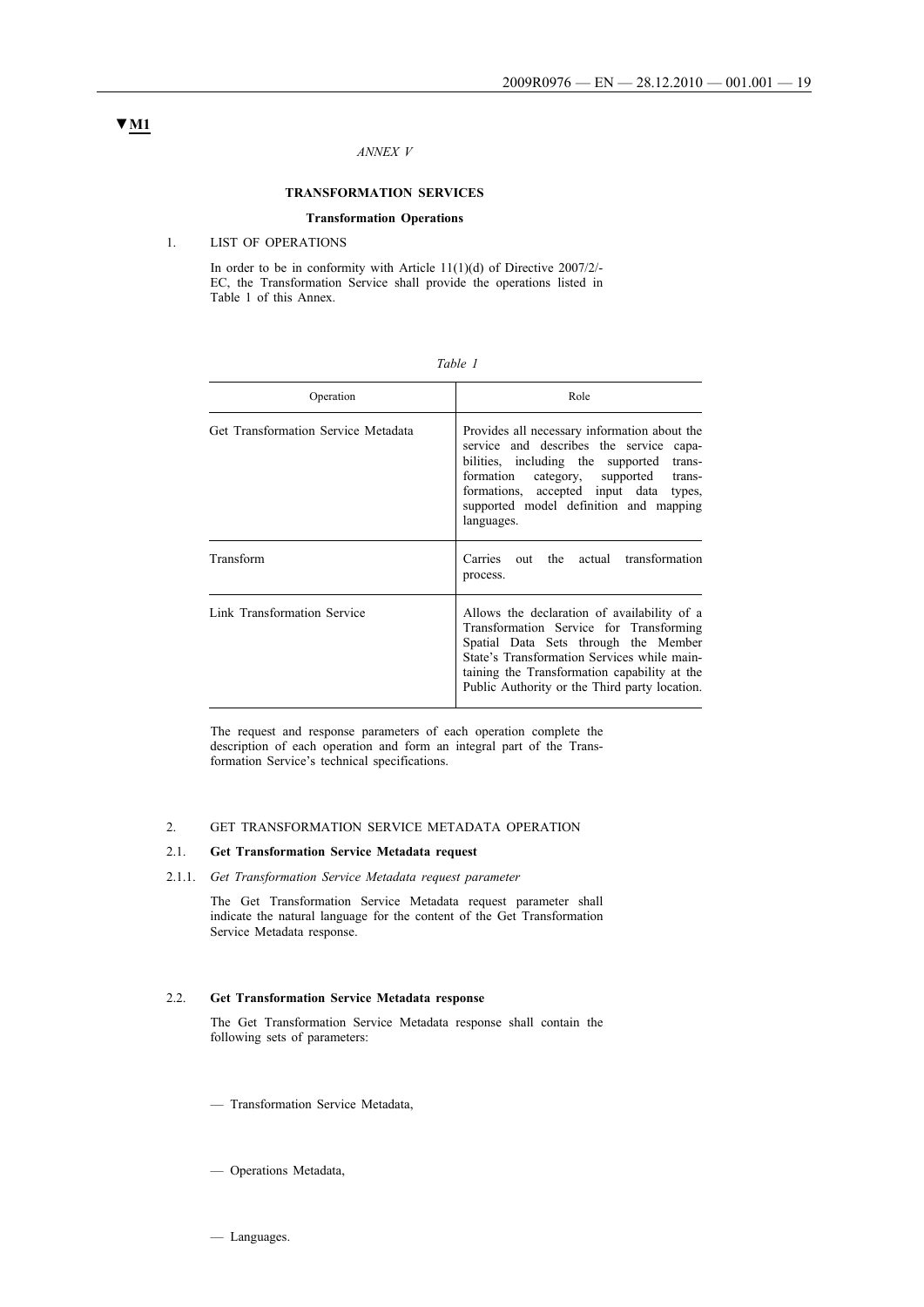2.2.1. *Transformation Service Metadata parameter*

The Transformation Service Metadata parameter shall at least contain the INSPIRE metadata elements of the Transformation Service.

2.2.2. *Operations Metadata parameter*

The Operations Metadata parameter provides metadata about the operations implemented by the Transformation Service.

It shall describe each operation, including as a minimum a description of the data exchanged and the network address, and shall list the following:

- the transformation categories accepted by the Transform operation,
- the encoding for the input Spatial Data Set accepted by the Transform operation,
- the Data Model languages accepted by the Transform operation,
- the Model Mapping languages accepted by the Transform operation.

#### 2.2.3. *Languages parameter*

Two parameters shall be provided:

- the response language parameter indicating the natural language used in the Get Transformation Service Metadata response,
- the supported languages parameter containing the list of the natural languages supported by the Transformation Service.

## 3. TRANSFORM OPERATION

#### 3.1. **Transform request**

The Transform request shall contain the following parameters:

- Input Spatial Data Set,
- Source Model,
- Target Model,
- Model Mapping.
- 3.1.1. *Input Spatial Data Set parameter*

The Input Spatial Data Set parameter shall indicate the Spatial Data Set to be transformed.

3.1.2. *Source Model parameter*

The Source Model parameter shall specify the model of the Input Spatial Data Set.

3.1.3. *Target Model parameter*

The Target Model parameter shall specify the model to which the input Spatial Data Set shall be transformed.

3.1.4. *Model Mapping parameter*

The Model Mapping parameter shall specify the mapping from the Source Model to the Target Model.